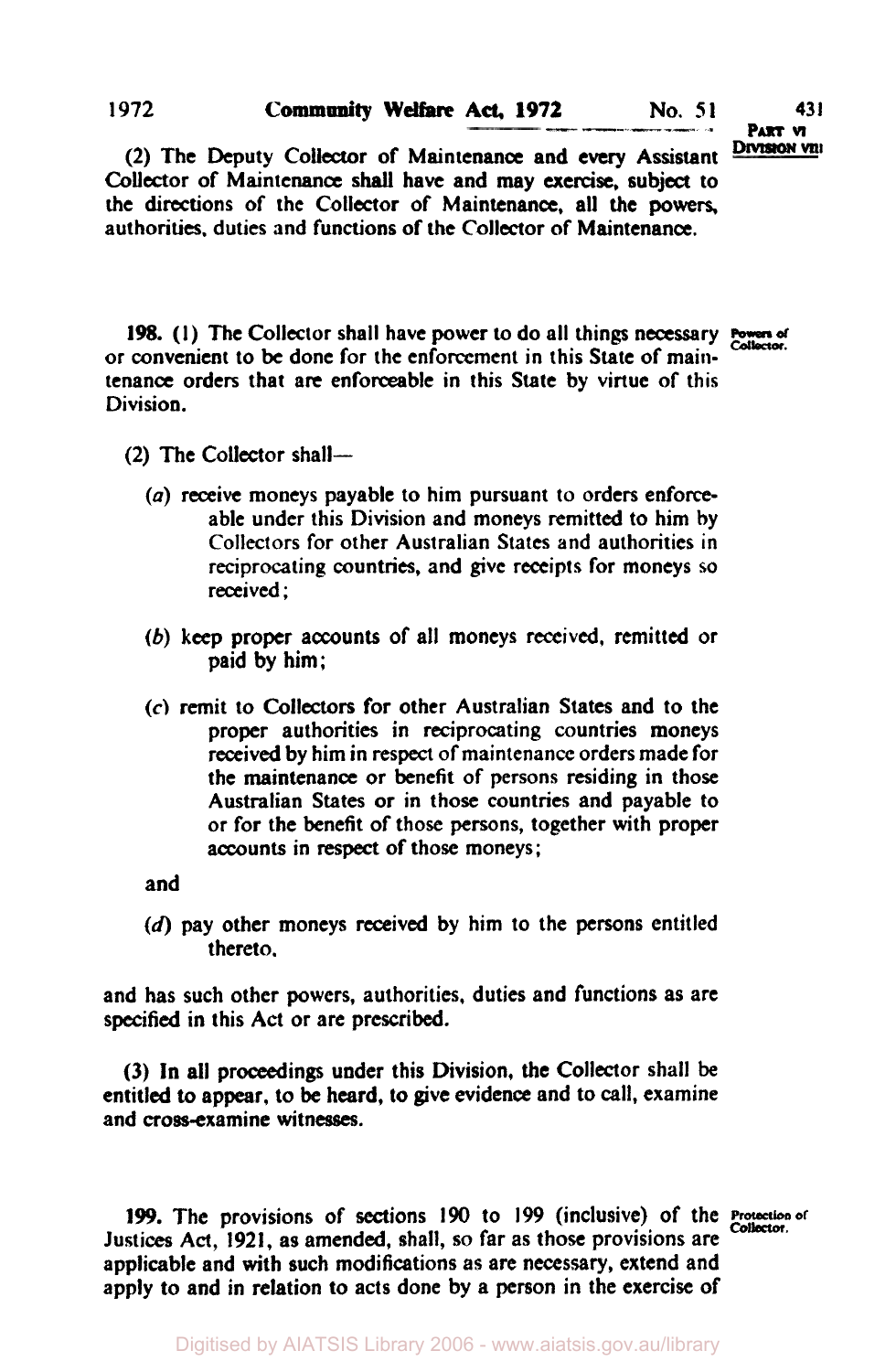# **PART VI**

**EXIMION POWERS 19 THE POWERS AND THE PERFORMANCE OF THE UP IN THE UP THE UP THE POST OF THE PROPERTY THE PROPERTY THE POWER 8 THE POWER 8 THE POWER 8 THE POWER 8 THE POWER 8 THE POWER 9 THE POWER 9 THE POWER 9 THE POWER 9** Deputy Collector or an Assistant Collector, in pursuance of this or any other Act.

> *(2)* No order for costs shall be made against the Collector in proceedings for the enforcement of an interstate or overseas order.

## *Subdivision 2-Interstate Maintenance*

**Transmission of South Australian enforcement in orders for other States.** 

*200.* (1) Where a South Australian order is presently enforceable in this State but not in any other Australian State, and it appears to the Collector that the defendant is resident in, or proceeding to, another Australian State, the Collector may send to the Collector for that other Australian State-

- *(a)* three certified copies of the order;
- *(b)* a Collector's certificate relating to the order;
- *(c)* such information and material as the Collector possesses for facilitating the identification, and ascertaining the whereabouts, of the defendant;
- and
- (d) a request in writing that the order be made enforceable in that other Australian State.
- *(2)* Where-
	- *(a)* a South Australian order is, under the law of another Australian State, enforceable in that other Australian State;
	- and
	- *(b)* the Collector is satisfied that there are reasonable grounds for believing that the defendant is not resident in, or proceeding to, that other Australian State or it appears to the Collector that there is some other good reason why the order should no longer be enforceable in that other Australian State.

he may send to the Collector for that other Australian State, a request in writing that the order be made no longer enforceable in that other Australian State and, for the purposes of this Act, the order shall, upon the sending of the request, cease to be enforceable in that other Australian State.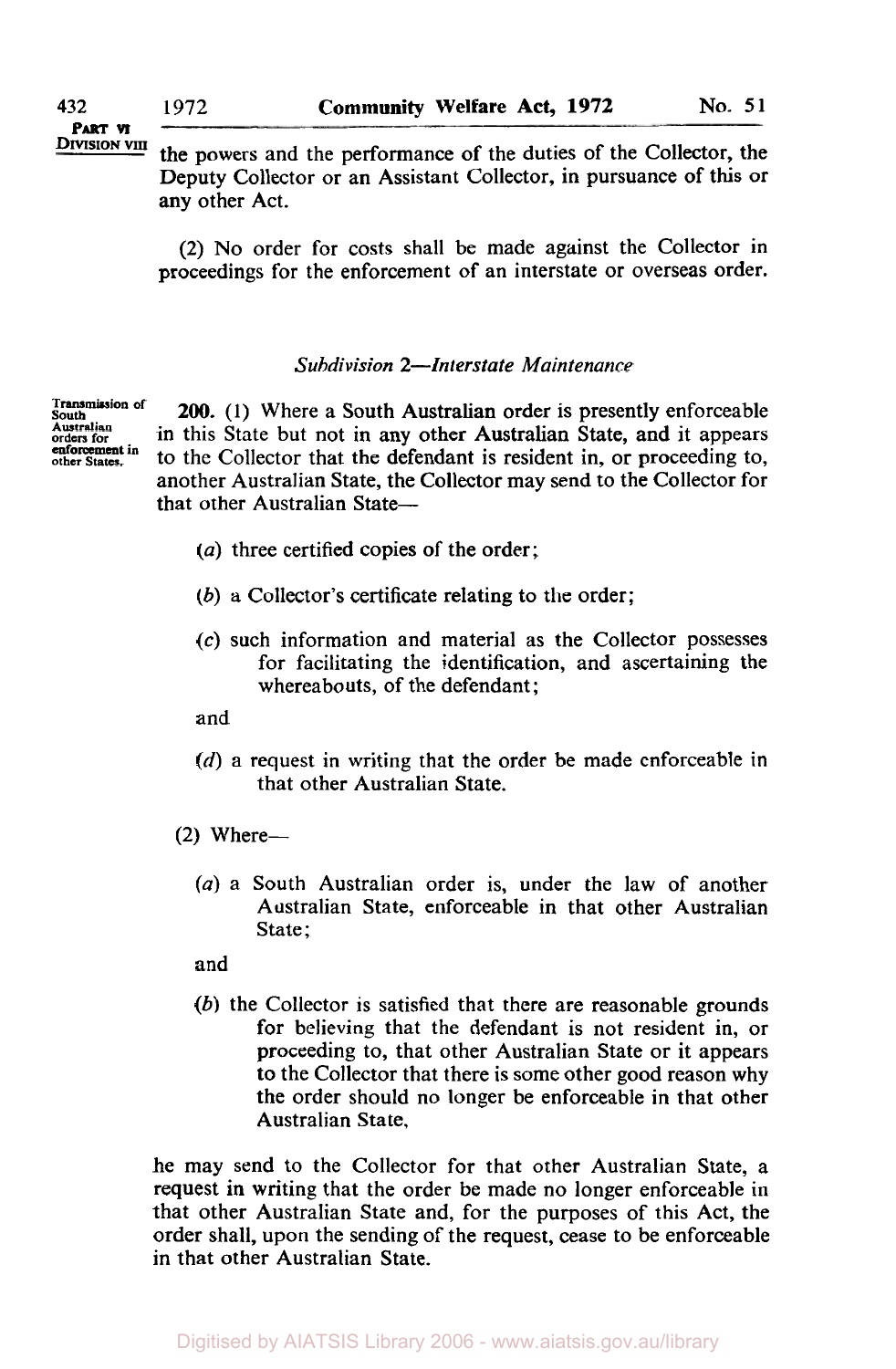**433 PART VI** 

(3) The fact that a South Australian order has ceased to be **DIVISION VIII** enforceable in another Australian State by reason of action taken in that other Australian State as a result of a request made under subsection (2) **of** this section does not prevent a further request under subsection (1) **of** this section that the order be again made enforceable in that other Australian State.

**(4)** Where a South Australian order is, in pursuance **of** a request under subsection (1) of this section, made enforceable in another Australian State-

- *(a)* the order becomes unenforceable in this State;
- *(b)* the order remains unenforceable in this State, and no proceedings for the enforcement thereof shall lie, unless and until it ceases to be enforceable in that other Australian State;

and

*(c)* every warrant or other process under this Act arising out of the order previously issued in this State and not executed ceases to have effect.

**201.** (1) Where the Collector receives from the Collector for Enforcement in the restrict of the State of the State of the State of  $\frac{1}{2}$ another Australian State-

**other Australian States.** 

- *(a)* three certified copies of an interstate order made in that State;
- *(b)* a Collector's certificate relating to the order;

and

*(c)* a request in writing that the order be made enforceable in this State,

he shall, if **it** appears to him that there are reasonable grounds for believing that the defendant is resident in, or proceeding to, this State, send the documents to the clerk of the court of summary jurisdiction at Adelaide known as **the** Adelaide Magistrates' **Court,**  with a request that the order be registered in that court.

**(2)** Where a request is so made to the clerk, the clerk shall (whether or not the order **is** of such **a** kind as could be made in this State) register the order and file in the court a certified copy of the order and the Collector's certificate.

**(3)** An interstate order so registered, shall until the registration is cancelled and subject to any order **for** the suspension thereof, be enforceable in this State, both as regards any arrears payable under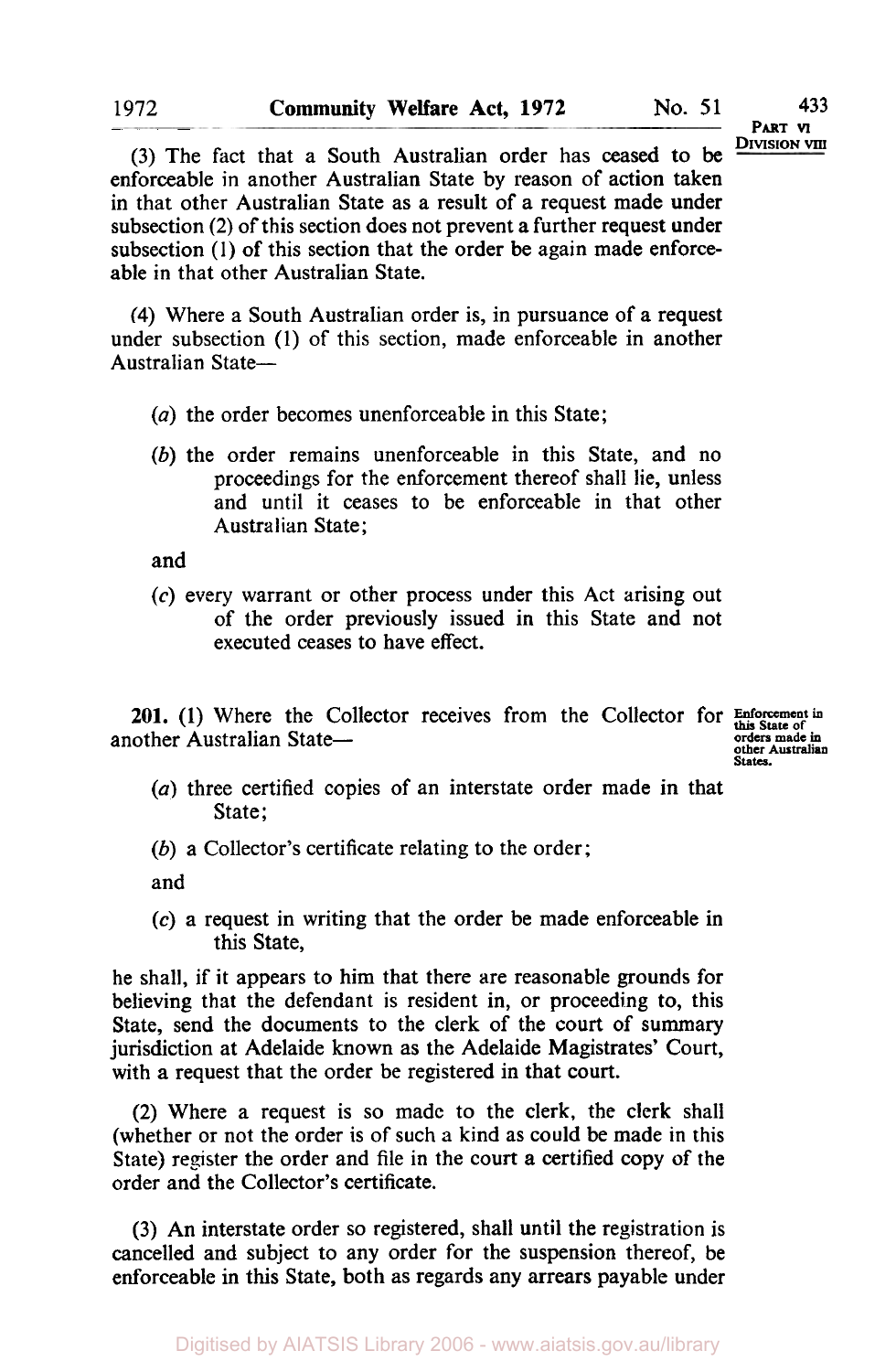**PART VI** 

**DIVISION VIII** the order and as regards amounts becoming due under the order after it is so registered and the provisions of section 209 of this Act shall apply to and in relation to such order accordingly.

> **(4)** Upon registration of the interstate order, the Collector shall notify the Collector for the other Australian State accordingly and shall cause a certified copy of the order to be served upon the defendant, together with a notice of registration of the order in this State-

- *(a)* specifying the amount, if any, of the arrears due under the order;
- (b) stating that payments under the order are to be made to the Collector;

and

- *(c)* giving an address at which those payments may be made.
- *(5)* Where-
	- *(a)* an interstate order is registered in this State under this section :
	- and
	- (b) the Collector receives from the Collector for the other Australian State a request in writing that the order be made no longer enforceable in this State,

the Collector shall request the clerk of the court of summary jurisdiction at Adelaide known as the Adelaide Magistrates' Court to cancel the registration of the order, and the clerk shall thereupon cancel the registration.

- $(6)$  Where the registration of an interstate order is so cancelled-
	- *(a)* the order shall become unenforceable in this State;
	- (b) the order shall remain unenforceable in this State and no proceedings for the enforcement thereof shall lie, unless and until it is again registered in this State:

and

*(c)* every warrant or other process under this Act arising out of the order previously issued in this State, and not executed shall cease to have effect.

**collector** *to*  **notify original State when defendant I this**  State.

**202.** Where an interstate order has been registered in this State under this Act and the Collector has reasonable grounds for believing that the defendant is no longer resident in this State, but is resident in, or proceeding **to,** another Australian State, he shall forthwith notify the Collector in the State in which the order was made of the fact and shall give him such information as he possesses concerning the whereabouts and intended movements of the defendant.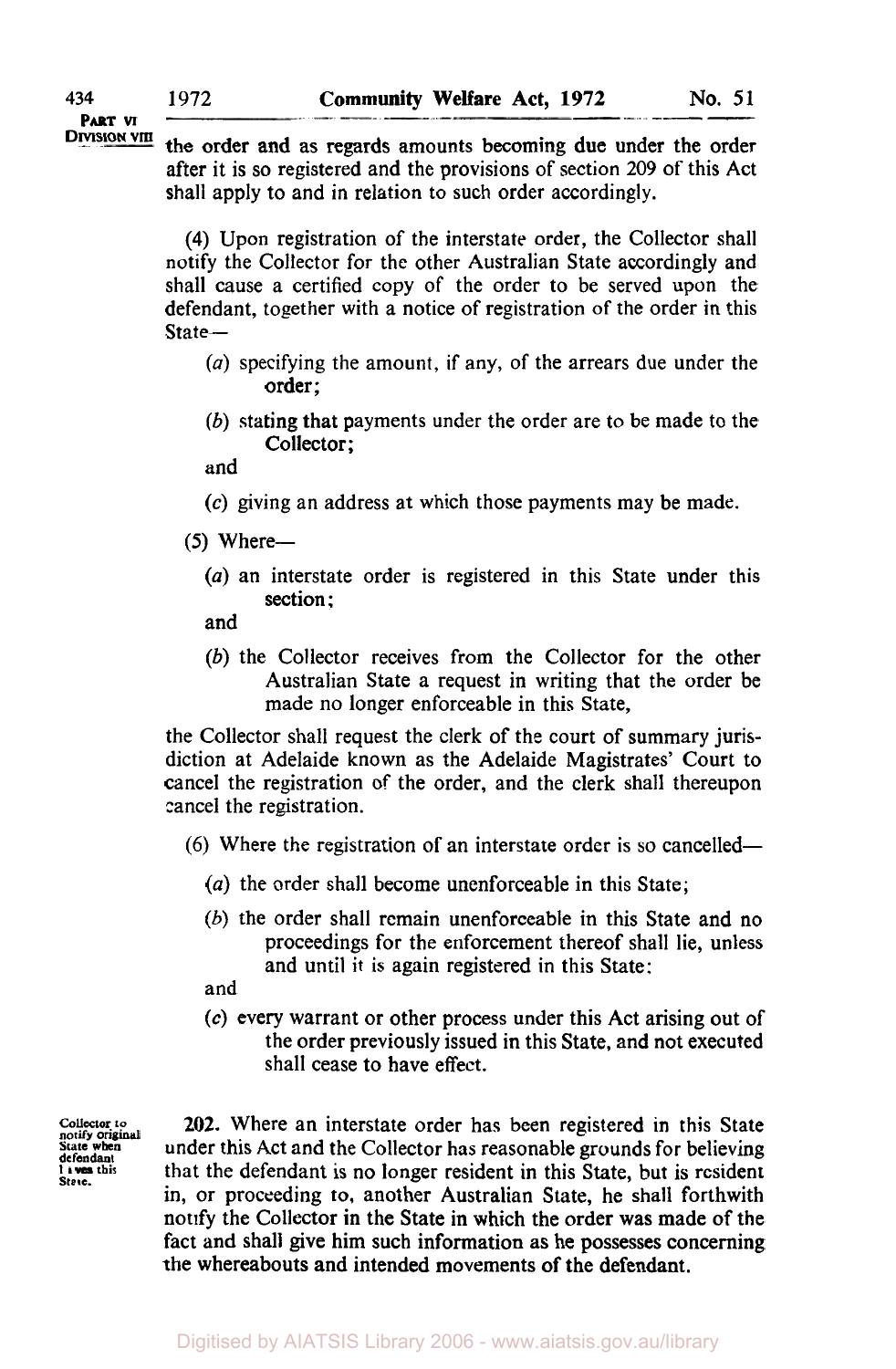**203.** (1) Where an interstate order made by a court of summary **Application** for risdiction, or by a magistrate or justices, is enforceable in this **proprimediate** by virtue of this Subdivision, application in writing in **jurisdiction**, or by a magistrate or justices, is enforceable in this State by virtue of this Subdivision, application in writing in accordance with the prescribed form may be made by or on behalf of the complainant or the defendant to a prescribed court of summary jurisdiction in this State constituted of a special magistrate for an order discharging, suspending, varying or reviving the interstate order, and that court has jurisdiction to hear and determine

(2) Where a South Australian order made by a court of summary jurisdiction is enforceable in another Australian State by virtue **of**  any enactment in that State corresponding with this Subdivision, application in writing in accordance with the prescribed form may be made by or on behalf of the complainant or the defendant to any court of summary jurisdiction in this State constituted of a special magistrate (being a court that would have jurisdiction to make an order under this Act in relation to the South Australian order) for an order discharging, suspending, varying or reviving the South Australian order.

**(3)** The applicant shall cause notice of an application under this section to be served personally or by post not less than fourteen days before the hearing of the application, upon the Collector at his office at Adelaide, and the Collector shall, forthwith upon receipt by him of the notice, notify the Collector for the Australian State in which the interstate order was made or the South Australian order is enforceable (as the case may be).

**(4)** Except where the complainant and the defendant both appear upon the hearing, the evidence of any witness who is examined at the hearing of any such application shall be put into writing and shall be read over to and signed by him.

*(5)* While a South Australian order **is** enforceable in another Australian State under the law of that other Australian State, no application for the discharge, suspension, variation or revival of the order shall be made in this State except in accordance with this section.

#### *204.* Where-

- of this Act by a defendant for the discharge, suspension defendant. or variation of an interstate order;  $(a)$  an application is made under subsection  $(1)$  of section 203
- *(b)* the defendant did not appear at the hearing of the complaint upon which the original interstate order was made and was not served personally in the Australian State in which the order was made with the summons upon that complaint;

and

**PART VI** 

**Discharge. suspension or variation of** 

the application.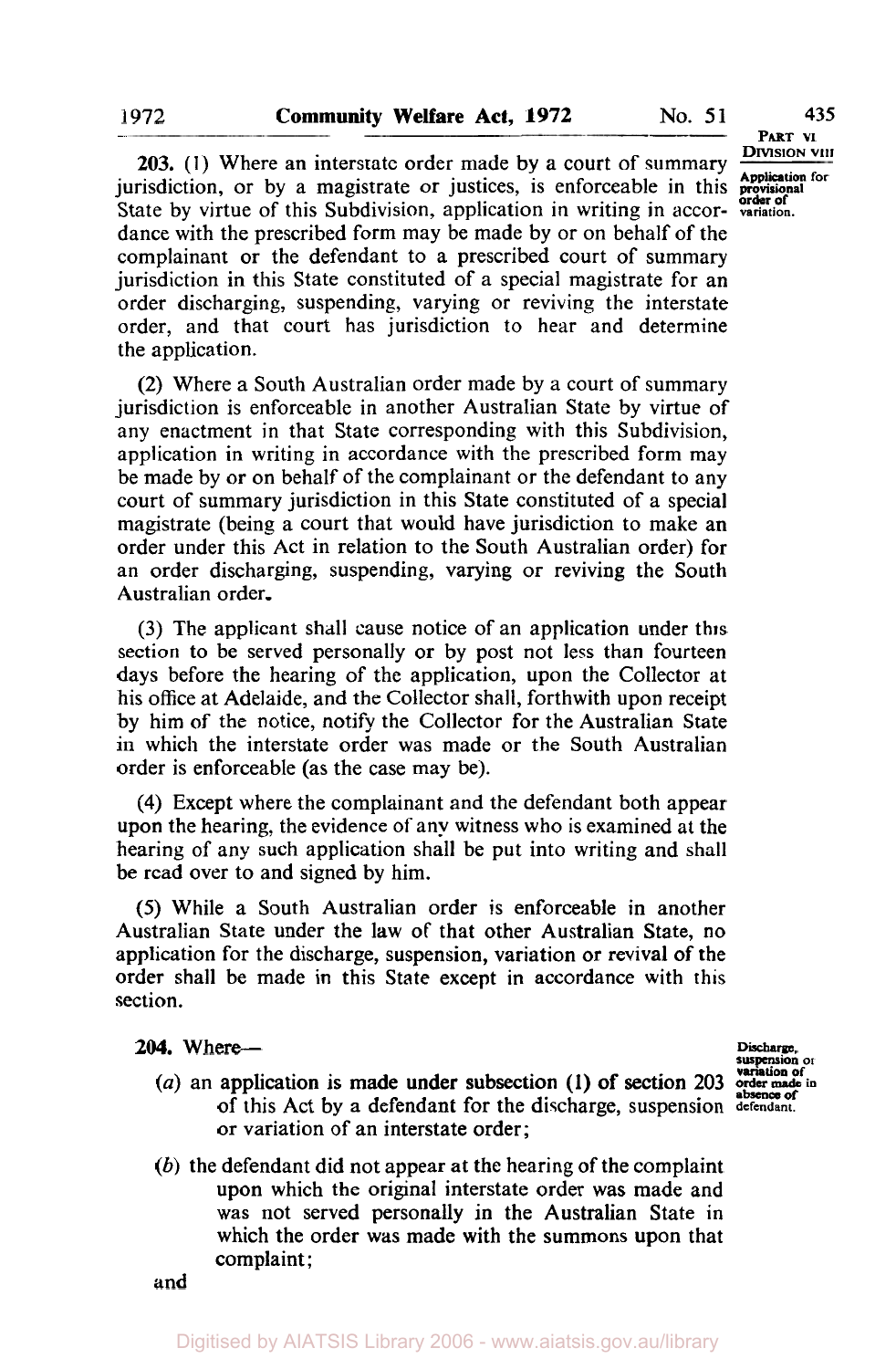- **DIVISION VIII**
- (c) the application is made within six months after service on the defendant of notice of registration of the order in this State,

the defendant may, in addition to raising any matter that could have been raised on an application under section 144 of this Act, raise any ground of opposition that he could have raised in the original proceedings.

**Law to be applied.** 

**205.** In an application under section **203** of this Act, the law to be applied shall, except in matters of practice or procedure, be the law of the Australian State in which the original order was made.

**Order of variation to be provisional only.** 

*206.* (1) Except as provided in subsection **(2)** of this section, an order made on an application under section **203** of this Act discharging, suspending, varying or reviving a maintenance order shall be provisional only and shall have no effect unless and until confirmed by a competent court of the appropriate Australian State in which the maintenance order was made or is enforceable, and shall be expressed accordingly.

**(2)** Where the respondent to an application under section 203 of this Act has been served personally in this State with notice of the application or appears on the hearing of the application, any order made on the application shall recite that fact, and the order shall, subject to subsection **(4)** of section 200 of this Act, be enforceable and have effect forthwith in this State according to the tenor thereof.

**(3)** Where an order made on an application under section 203 of this Act is expressed to be provisional, the clerk of the court making the provisional order shall send a certified copy of the order, together with the depositions of the witnesses, to the Collector for the other Australian State.

**(4)** Where an order referred to in subsection (3) of this section has been confirmed (whether with or without modification) by a competent court of the other Australian State, the order shall, subject to subsection **(4)** of section 200 of this Act, be enforceable and have effect in this State as so confirmed.

**Procedure where provisional order remitted by court of other Australian State.** 

**207. (1)** Where a provisional order made under the foregoing provisions of this Subdivision is remitted by a court in another Australian State to the court in this State that made the provisional order for the taking of further evidence, the court in this State, or, if requested by that court, another court in this State shall, after notice has been given **to** such persons in such manner as the court thinks fit, proceed to take the evidence, and shall cause the depositions of the witnesses to be sent to the court in the other Australian State.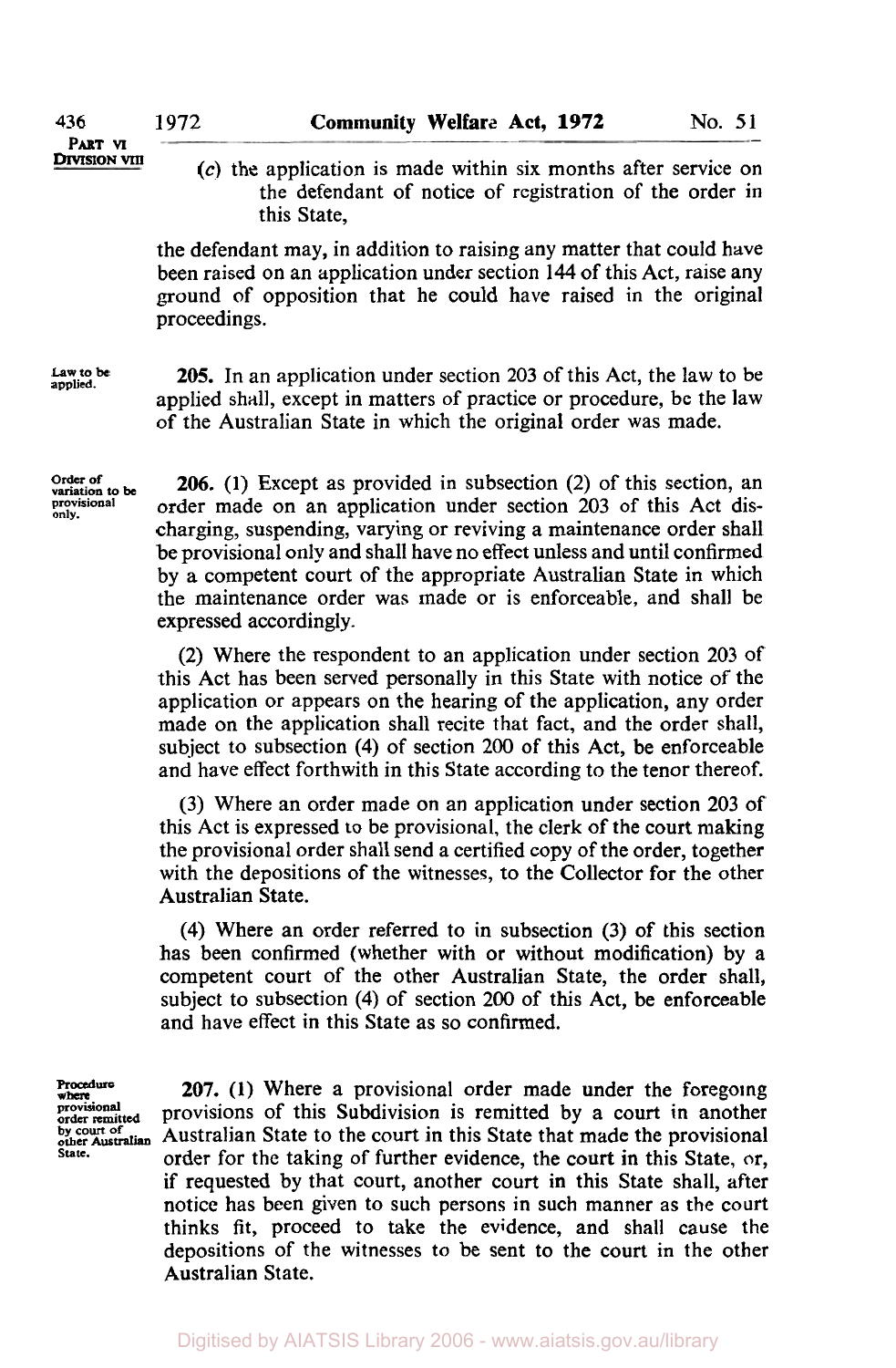**43 7 PART VI DIVISION VIII** 

(2) If, upon the taking of the further evidence, it appears to the court taking the further evidence that the order ought not to have been made, the court may rescind the order and may, if it thinks fit, make a fresh provisional order in its stead.

**208.** (1) Where the Collector receives-

 $(a)$  a certified copy of-

**Confirmation in this State of provisional orders made in other Australian States.** 

- (i) a provisional order made by a court in another Australian State discharging, suspending, varying or reviving a South Australian order enforceable in that other Australian State;
- or
- (ii) a provisional order made by a court in another Australian State discharging, suspending, varying or reviving an interstate order made in that Australian State and enforceable in this State by virtue of this Subdivision;

and

(b) the depositions of the witnesses who gave evidence at the hearing of the application upon which the provisional order was made,

the Collector shall, on behalf of the party on whose application the provisional order was made in the other Australian State, apply to the court in this State by or in which the maintenance order was made or is registered for an order confirming the provisional order.

(2) The Collector shall cause notice, in accordance with the prescribed form, of the application under this section to be served on the respondent to the application not less than seven days before the hearing of the application.

(3) Upon the hearing of such an application, the court may-

- *(a)* confirm the provisional order, either with or without modification ;
- *(b)* discharge the provisional order;

or

*(c)* adjourn the proceedings and remit the provisional order to the court that made it with a request that that court take further evidence and further consider its provisional order.

**(4)** Where a provisional order is confirmed under this section (whether with or without modification), the order as so confirmed shall, subject to subsection **(4)** of section 200 of this Act, be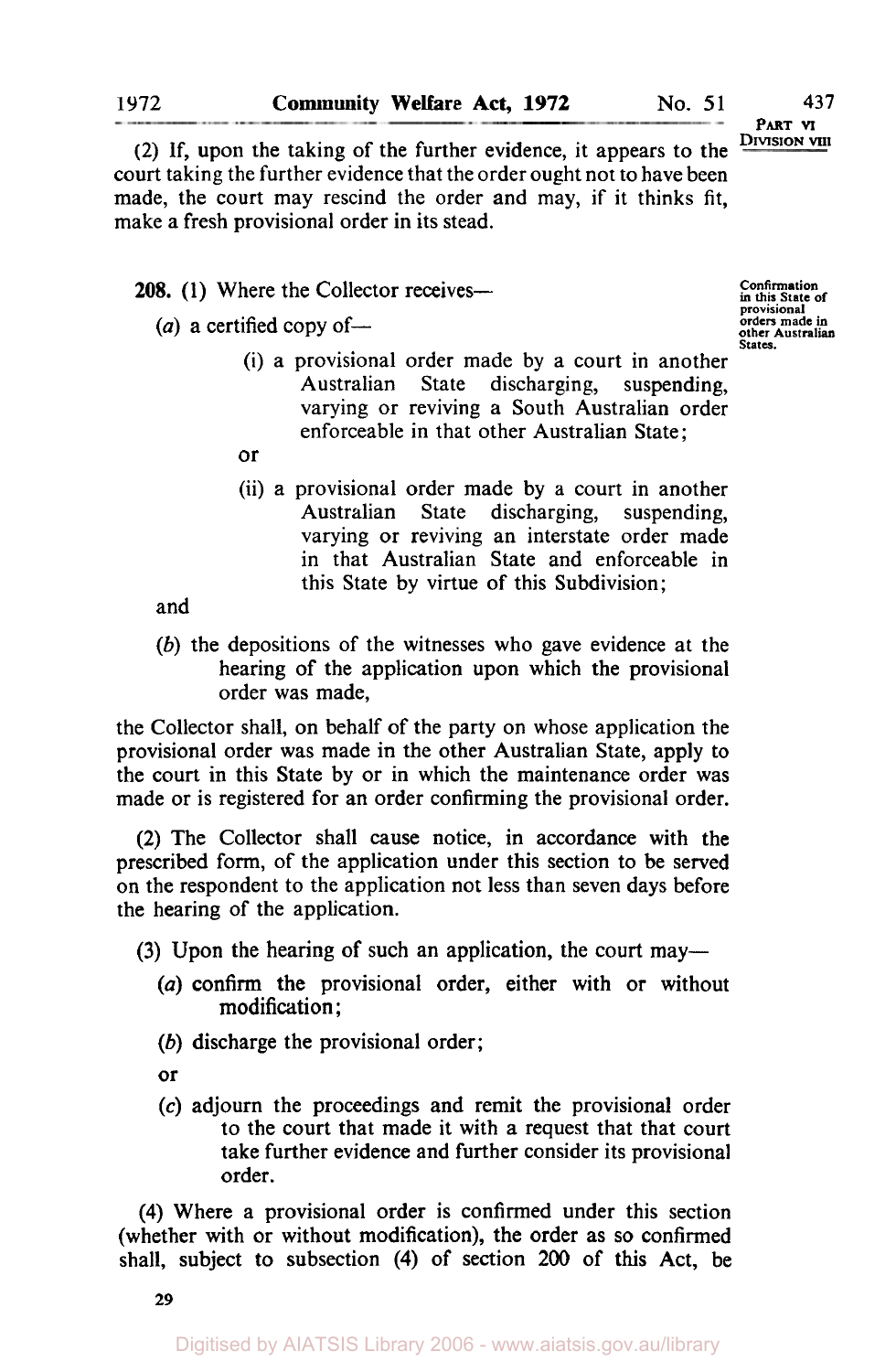enforceable and have effect in this State as if it were an order to the like effect validly made by the court in this State.

*(5)* Each party to an application for confirmation of a provisional order under this section shall have the same right of appeal against an order confirming or discharging the provisional order as he would have had on the making of, or the refusal to make, the original order.

Proceedings for<br>enforcement. **209. (1)** Where an interstate order is enforceable in this State by virtue of this Subdivision-

> *(a)* all proceedings may be taken for the enforcement of the order ;

and

*(6)* the provisions of this Part shall, so far as they are applicable and with such modifications as are necessary, apply and have effect,

as if it were a maintenance order made under this Part by the court of summary jurisdiction in which it is registered or by which it was confirmed, as the case may be.

(2) The Collector may take any proceedings that are authorized by or by virtue of subsection **(1)** of this section.

*(3)* Where proceedings are so taken by the Collector, the court shall, unless it is satisfied by evidence to the contrary, presume that the enforcement of the order is required for the actual support of the person for whose benefit the order was made and that since the order became enforceable in this State no moneys have been paid under the order otherwise than to the Collector.

### *Subdivision 3-Overseas Maintenance*

**Transmission of maintanance orders made in**  this **State for enforcement in reciprocating countries.** 

**210.** Where a South Australian order is presently enforceable in this State but not in any other Australian State and it appears to the Collector that the defendant is resident in, or proceeding to. a reciprocating country, the Collector may send to an appropriate authority in that reciprocating country-

- *(a)* three certified copies of the South Australian order;
- *(b)* **a** Collector's certificate relating to the South Australian order;
- **(c)** such information and material as the Collector possesses for facilitating the identification, and ascertaining the whereabouts, of the defendant;

and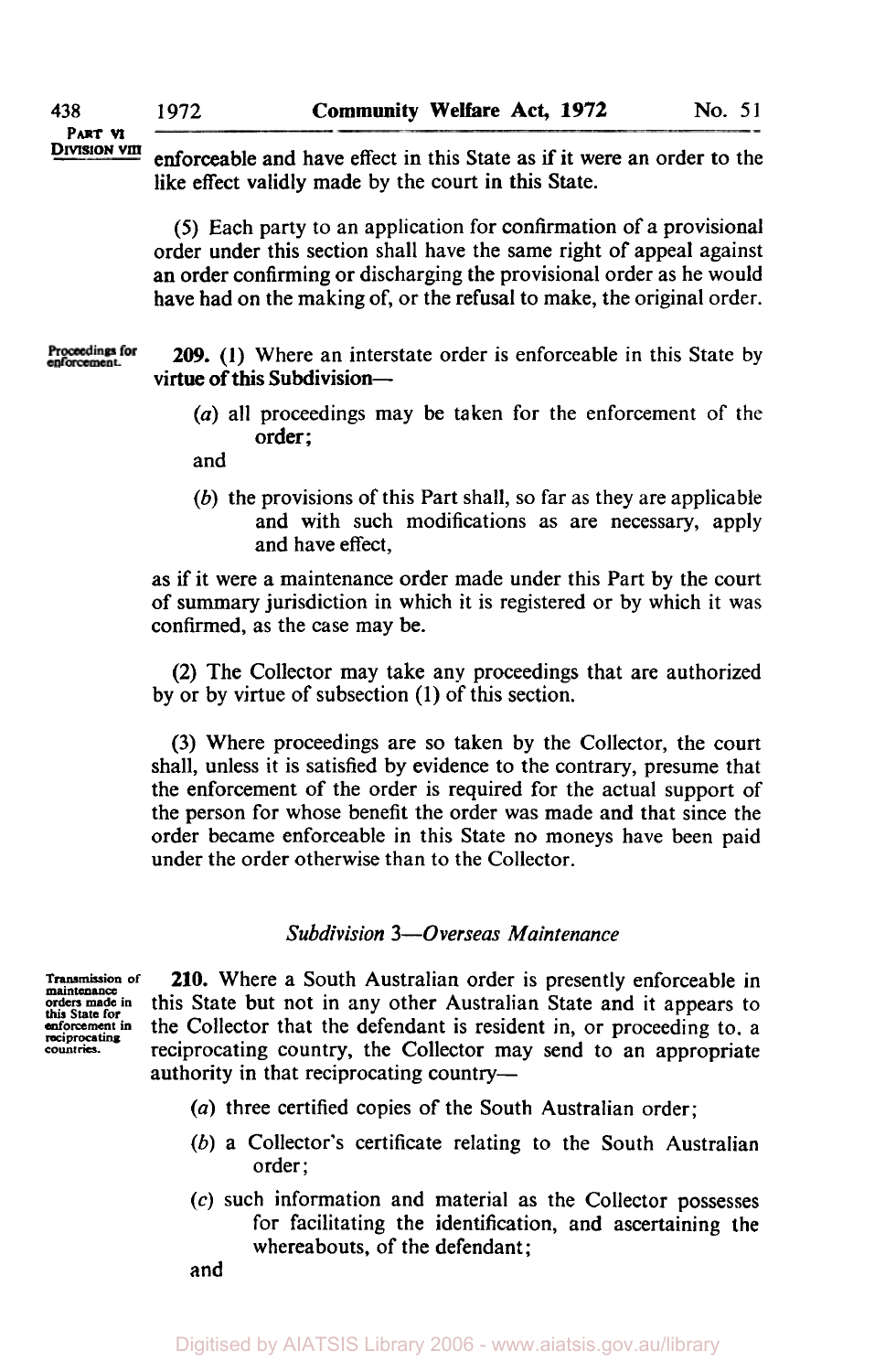(d) a request in writing that the South Australian order be made enforceable in that reciprocating country.

**211.** (1) This section applies to an application for a maintenance **Power to make** order under this Act-

**order against person resident in reciprocating country.** 

- *(a)* against a husband for the maintenance of his wife;
- *(b)* against a wife for the maintenance of her husband;
- or
- **(c)** against a near relative of a child for the maintenance of that child.

(2) Upon application made in writing in accordance with the prescribed form to a court of summary jurisdiction constituted of a special magistrate for a maintenance order to which this section applies and upon proof that the person against whom the order is sought is resident in, or proceeding to, a reciprocating country, the court may, in the absence of that person, make any order it could have made if a summons had been duly served on that person and he had failed to appear at the hearing.

**(3)** An order made under subsection (2) of this section shall be provisional only and shall have no effect unless and until confirmed (either with or without modification) by a competent court in a reciprocating country in which the defendant is resident at the time of that confirmation, and shall be expressed accordingly.

**(4)** The evidence of any witness who is examined on any such application shall be put into writing and shall be read over to and signed by him.

*(5)* Where a court makes an order under subsection (2) of this section, the clerk of the court shall send to the Collector for transmission to the reciprocating country referred to in subsection **(2)**  of this section-

- *(a)* the depositions of the witnesses;
- *(b)* three certified copies of the order;

and

*(c)* a statement of the grounds on which the making of the order could have been opposed if the defendant had appeared at the hearing.

(6) Where any provisional order made under this section has come before a court in a reciprocating country for confirmation and the order has by that court been remitted to the court **in** this State that made the order for taking of further evidence that court, or, if

1972